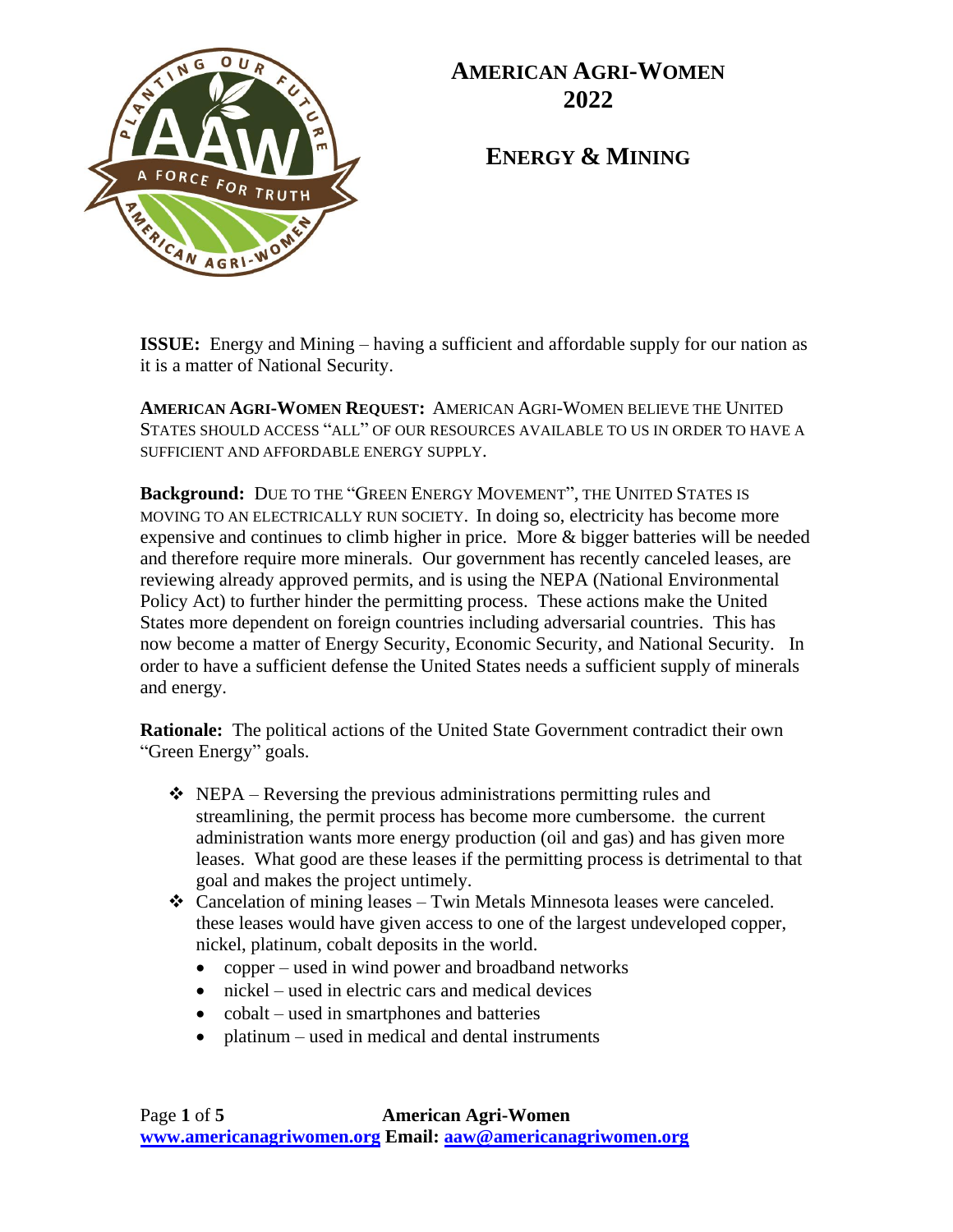

### **ENERGY & MINING**

- $\div$  PolyMet The company started the permitting process in 2005 for mining copper, nickel, and cobalt near Babbit and Hoyt Lakes, MN. In 2019 all the necessary permits were approved for the next 20 years. Currently some of the permits have been suspended or reversed by the courts
	- lawsuits by Fond du Lac Band against MPCA (Minnesota Pollution Control Agency) regarding runoff of mercury and heavy metals possibly affecting their water supply.
	- Environmental Protection Agency (EPA) took action and notified the State of Wisconsin and Fond du Lac Band that they can object to the "Section 404" permit granted by the U.S. Army Corps of Engineers under the Clean Water Act.
	- Appeals Court wants a review of the air emissions permit stating that PolyMet acted in "bad faith" by applying for a "smaller Mine" permit when they intend to expand in the future.

**Conclusion:** Given the current world situation American Agri-Women support accessing "**ALL"** our resources for energy in order to have Energy Security, Economic Security, and National Defense which all constitutes NATIONAL SECURITY. Neither is now the time to even consider a Carbon Tax.

Following From: [https://wmc-](https://wmc-usa.org/pdfs/WhitePapers/MineralSupplyChainMiningLawJune18-2020.pdf)

[usa.org/pdfs/WhitePapers/MineralSupplyChainMiningLawJune18-2020.pdf](https://wmc-usa.org/pdfs/WhitePapers/MineralSupplyChainMiningLawJune18-2020.pdf)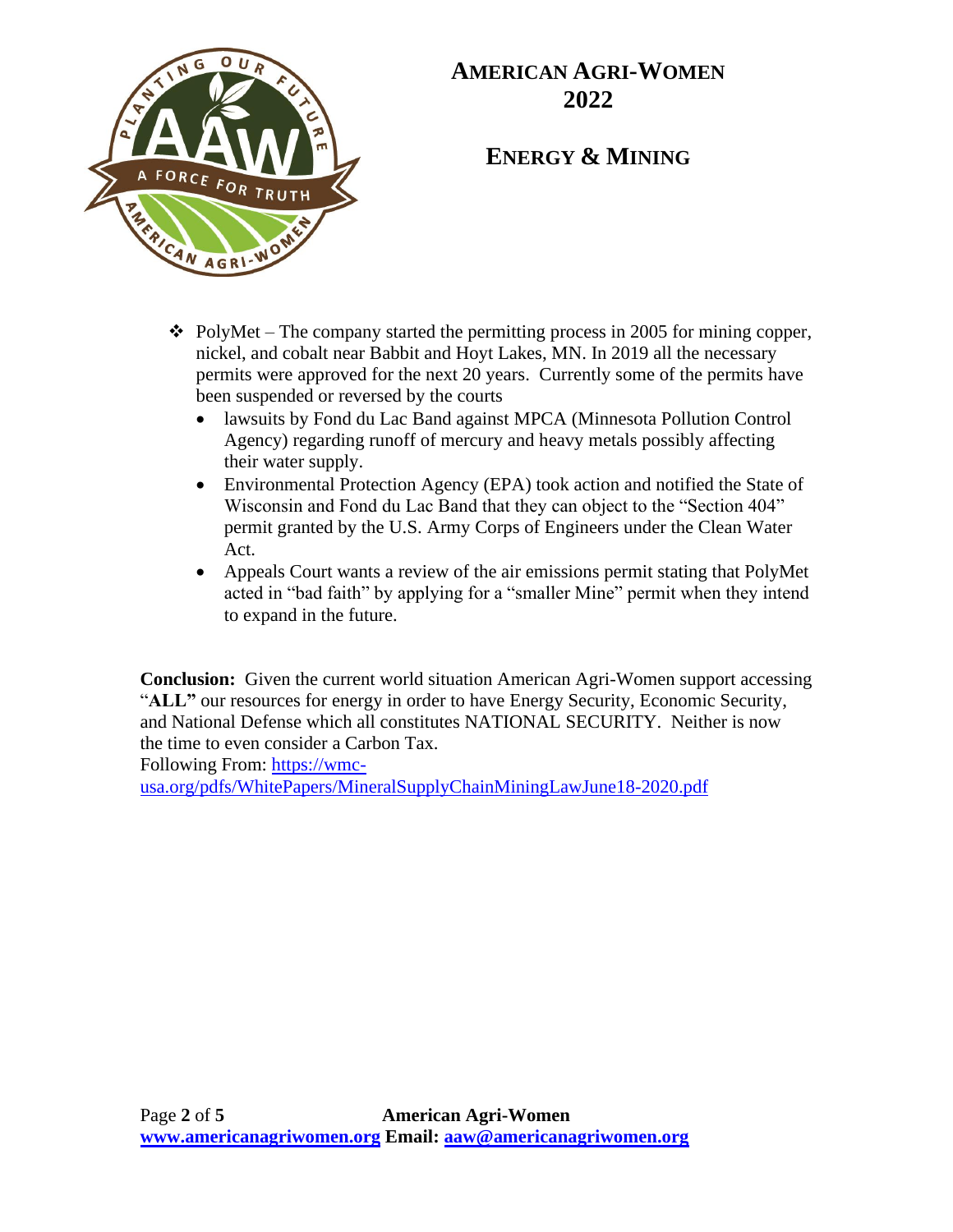

**ENERGY & MINING**

The May 2020 World Bank Group report, "Minerals for Climate Action: The Mineral Intensity of the Clean Energy Transition," identifies the 17 minerals shown below that are essential to low-carbon energy technologies. According to the U.S. Geological Survey, in 2019, the U.S. relied on imports for all of these minerals.



Sources for table: [https://doi.](https://doi/)org/10.3133/mcs202 and <http://pubdocs.worldbank.org/en/961711588875536384/Minerals-for-Climate-Action>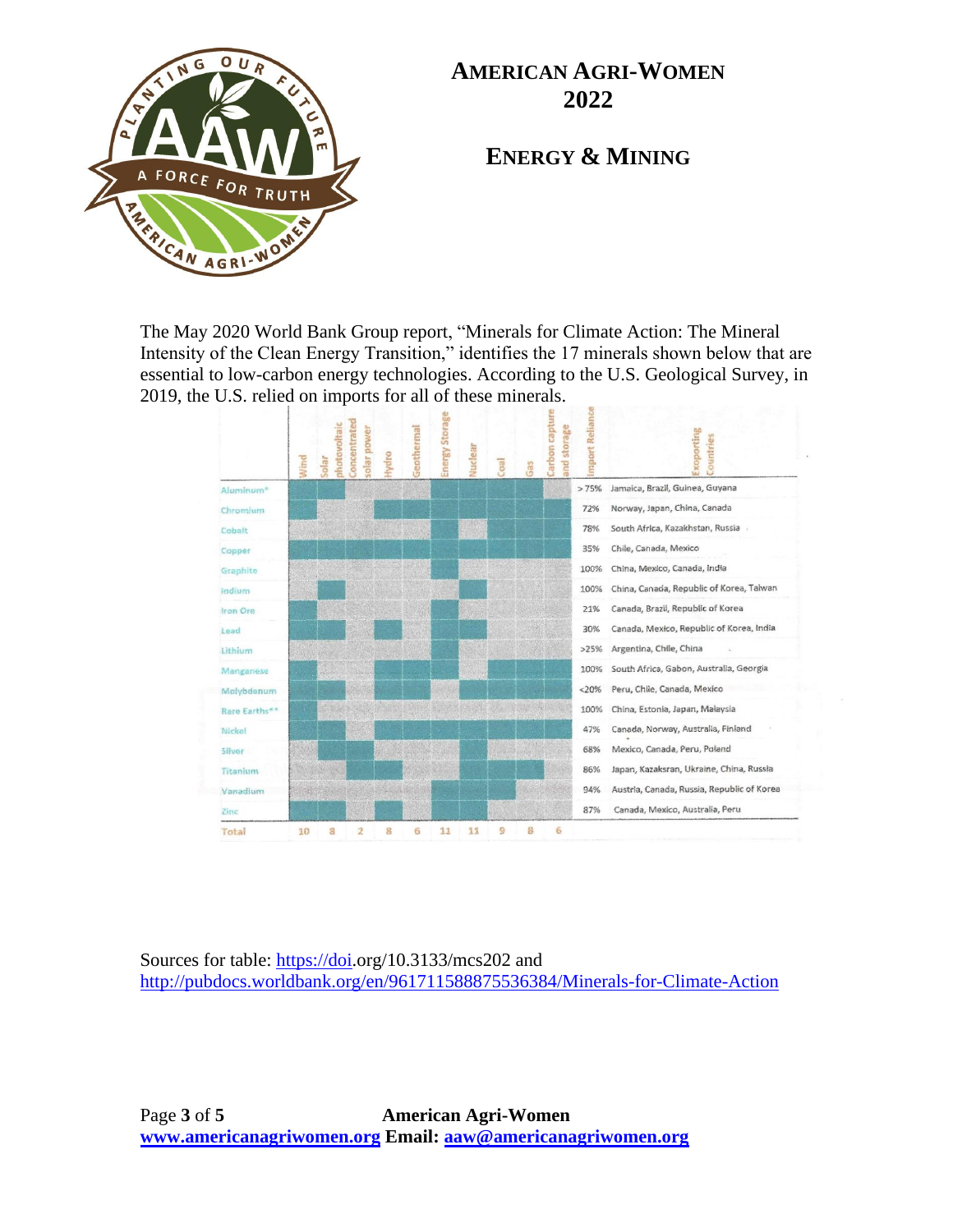

**ENERGY & MINING**

**"Quotes"**

"It's perplexing that the current administration preaches about the benefits of the renewable energy technologies while expressing valid concerns in domestic supply chains of minerals for those very technologies, but actively renders a project that would be a huge step in the right direction in solving these issues. strategically it doesn't make any sense."

### **Mark Bakk, General Manager of Lake Country Power**

"Biden Administration doesn't have a plan for mineral independence. On one hand, they want massive taxpayer investments in electric vehicles, and on the other they refuse to allow domestic mineral production, so demand continues to skyrocket."

### **Congressman Pete Stauber (R-MN)**

"It makes no sense to remain beholden to bad actors when we have abundant resources & manufacturing know how in the United States"

### **Senator Joe Manchin (D-WV)**

"It is mind-boggling that anyone could look at the current state of affairs and conclude that putting an additional tax on American gasoline and energy is a solution for anything. Why don't you just give the Americans pink slips, force thousands into bankruptcy, and hand over Poland and the Baltics to Vladimir Putin while you are at it? This idea is just idiotic right now. If anyone has read a shred of a newspaper, been on the internet, or turned on their television, they should realize that this does nothing but benefit Putin and China. These European-based energy ideas are exactly what empowered Putin to invade Ukraine. Do us a favor and go sell these crappy ideas to North Korea, China, and Russia."

### **Congressman Garret Graves (R-LA)**